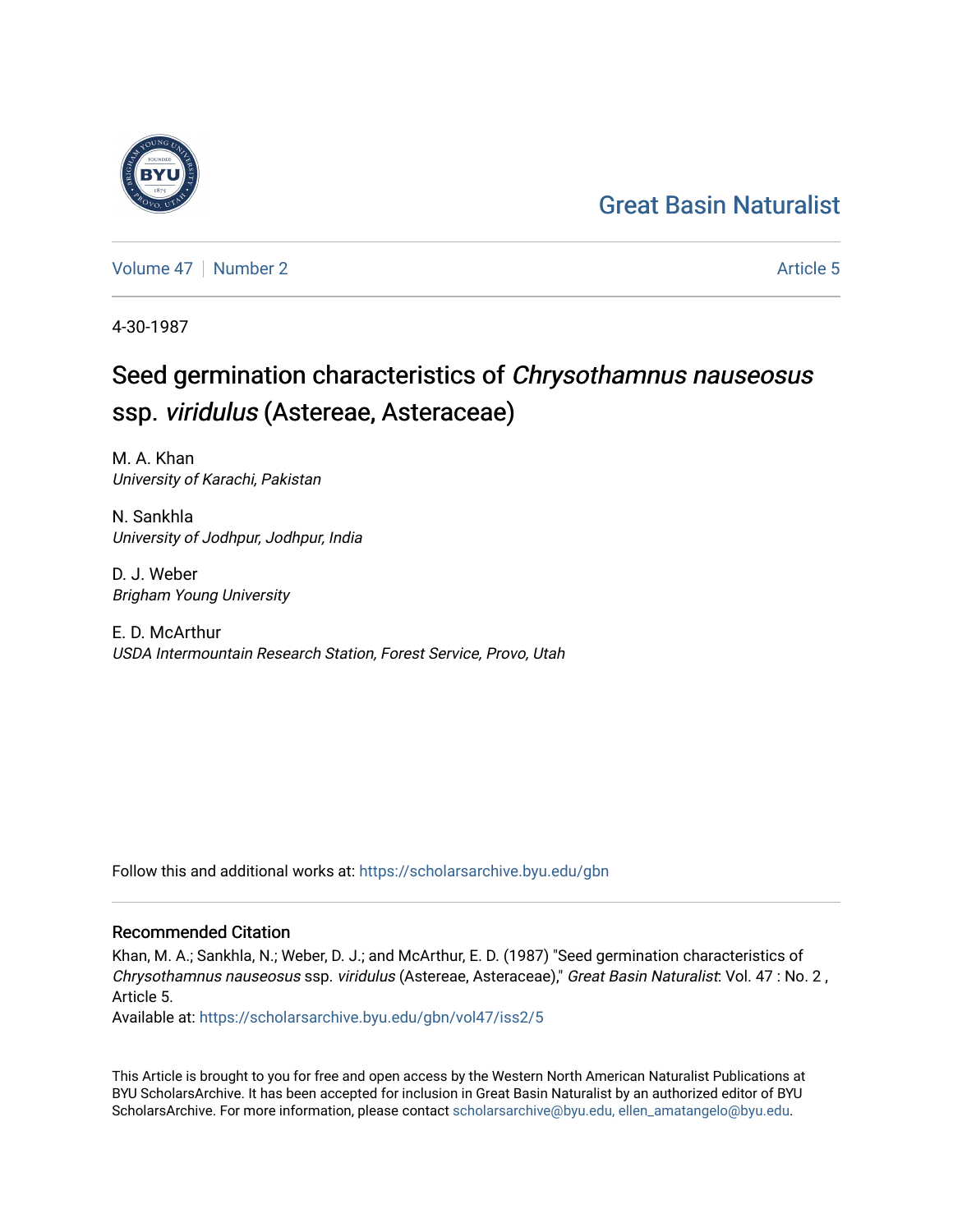### SEED GERMINATION CHARACTERISTICS OF CHRYSOTHAMNUS NAUSEOSUS SSP. VIRIDULUS (ASTEREAE, ASTERACEAE)

M, A. Khan<sup>1</sup>, N. Sankhla<sup>2</sup>, D. J. Weber<sup>3</sup>, and E. D. McArthur<sup>4</sup>

ABSTRACT.—Rubber rabbitbrush (Chrysothamnus nauseosus [Pallas] Britt. ssp. viridulus) may prove to be a source of high-cjuality cis-isoprene rubber, but its establishment is limited by a lack of information on seed germination. Consequently, seeds were germinated at alternating temperatures  $(5-15, 5-25, 15-25,$  and  $20-30$  C) in light and dark as well as constant temperatmes (15-40 C with 5-C increments) to determine temperature response. Seeds were also germinated in solutions of polyethylene glycol 6000 (0 to  $-5$  bar), salinity regimes (1, 17, 51, and 86 mM) at all the above-mentioned temperatures to determine salinity and temperature interaction. The hormones  $GA_3(0, 2.9, 29.0, 1.0)$ and 58.0 um) and kinetin (0, 4.7, 23.5, and 47.0 um) were used to study their effect on overcoming salt- and temperature-induced germination inhibition. Seeds of C. nauseosus ssp. viridulus were very sensitive to low temperature. Best germination was achieved at 25 and 30 C, but these seeds also germinated at a higher temperature (35 C). The seeds of rabbitbrush germinated at both constant and alternating temperatures. Light appears to play little or no role in controlling germination of the seeds of rubber rabliitbrush. However, seeds of rabbitbrush were sensitive to salinity, and seed germination was progressively inhibited by increase in salt concentration, although a few seeds still germinated at the highest saline level. Progressively higher concentrations of polyethylene glycol also progressively inhibited germination. Suppression of seed germination induced by high salt concentrations and high temperatures can be partially alleviated by the application of either  $GA_3$  or kinetin.

Chrysothamnus nauscosus (Pallas) Britt. ssp. viridulus (Hall) Hall & Clements is the largest and most robust of the approximately 20 subspecies of C. nauseosus (rubber rabbitbrush) (Hall and Clements 1923, Anderson 1966). Anderson (19S6a) has reduced C. nauseosus ssp. viridulus to a variety of C. nauseosus ssp. consimilis. In this report we have chosen to maintain it at the subspecies level because several characteristics such as higher rubber content (Ostler et al. 1985), size, habitat, and distribution distinguish it from ssp. consimilis.

Rubber rabbitbrush as a species occurs widely west of the one hundredth meridian in North America, barely extending from the United States north into Canada and south into Mexico. Rubber rabbitbrush is usually 30-230 cm in height, having several erect stems from the base and with moderately flex ible leafy branchlets (McArthur et al. 1979a, McMinn 1980). Subspecies viridulus, however, may grow to <sup>3</sup> m in height in the alkaline valleys of west central Nevada and eastern California.

The several subspecies of this perennial

shrub show considerable variation in distribution and adaptation (Hall and Clements 1923, McArthur et al. 1979a, Anderson 1986b), in phenolic plant chemistry and palatability to

browsing animals (Hanks et al. 1975), in rela tion to gall-forming insects (McArthur et al. 1979b, Wangberg 1981, McArthur 1986), in seed-germination characteristics (McArthur, Jorgensen, and Weber, unpublished), and in rubber and resin content (Hall and Goodspeed 1919, Ostler et al. 1986, Weber, McArthur, and Hagerhorst, unpublished). The potential of this taxon for rubber production was first suggested by Hall and Goodspeed (1919) and has recently been rated as promising by Ostler et al. (1986). Results of nuclear magnetic resonance analyses demonstrate that Chrysil, the rubber from rabbit brush, is a high-quality cis-isoprene molecule type rubber. It may be that the rubber pro duction from guayule {Parthenium argen tatum) and rubber rabbitbrush, both composite family shrubs, could be processed through the same industrial plant. Rabbitbrush is adapted to a wide range of soils in cluding those that are alkaline and to temper-

<sup>&</sup>lt;sup>1</sup>Department of Botany, University of Karachi, Karachi 32 Pakistan.

<sup>&</sup>lt;sup>2</sup>Department of Botany, University of Jodhpur, Jodhpur, India.

<sup>&#</sup>x27;'Department of Botany and Range Science, Brigham Young University, Provo, Utah 84602<br><sup>4</sup>USDA Intermountain Research Station, Forest Service, Provo, Utah 84601.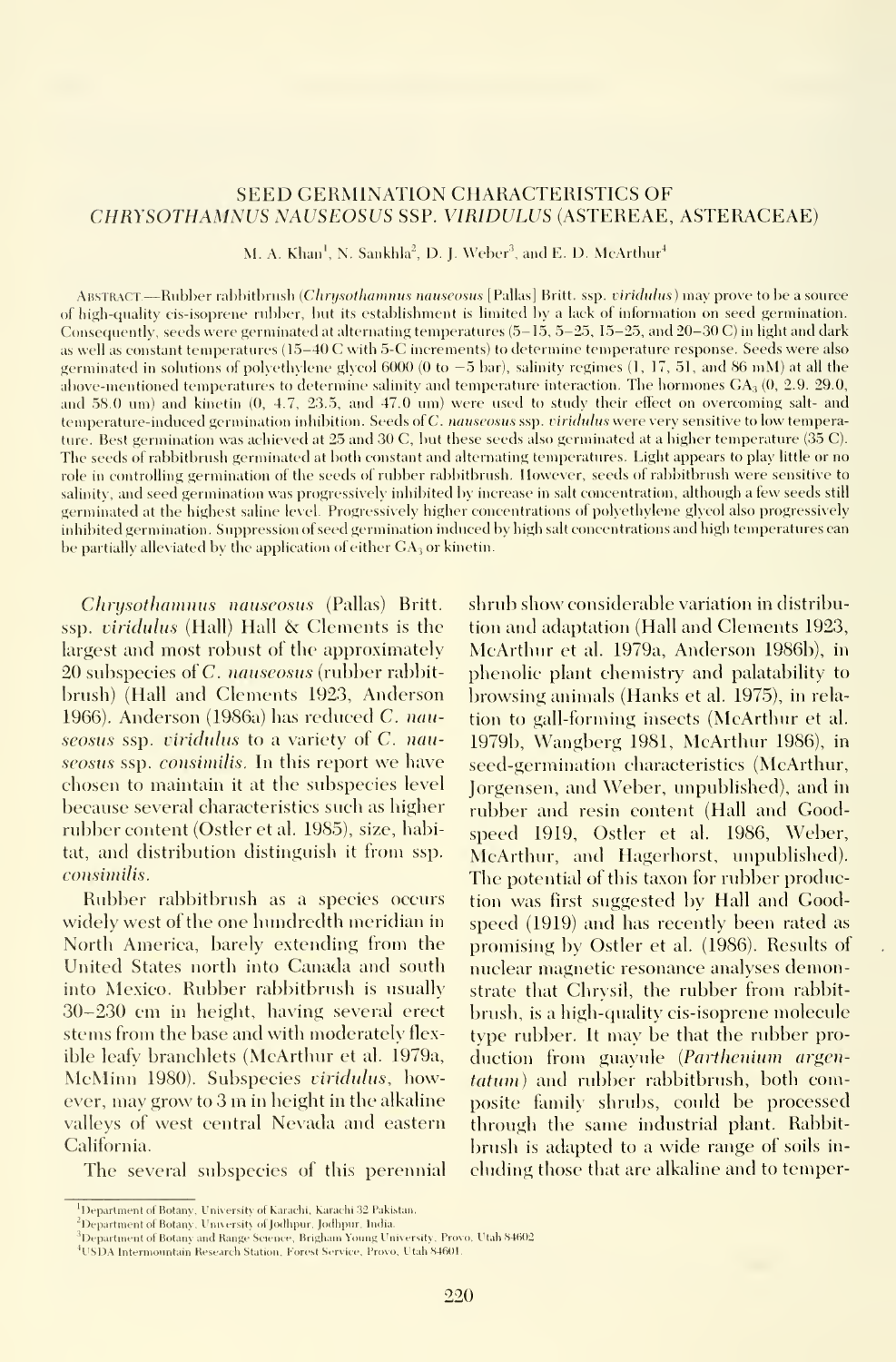TABLE 1. Effect of NaCl and alternating temperatures on the percent of germination of Chrysothamnus nauseosus ssp. viridulus seeds in light.

| <b>NaCl</b><br>(mM) | Alternating temperatures $(C)$ | NaCl           |                   |                |        |
|---------------------|--------------------------------|----------------|-------------------|----------------|--------|
|                     | $5 - 15$                       | $5 - 25$       | $15 - 25*$        | $20 - 30*$     | (mM)   |
| $\left($            | $53.3^{\circ}$                 | $67.8^{4}$     | 90.0 <sup>4</sup> | $94.4^{\circ}$ | $\cup$ |
| 17                  | $49.2^{\circ}$                 | $46.6^{b}$     | 80.0 <sup>b</sup> | $79.8^{h}$     | 17     |
| $51*$               | $35.1^{\circ}$                 | $34.0^{bc}$    | $40.2^{\circ}$    | $53.2^{\circ}$ | $51**$ |
| $86*$               | 12.0 <sup>b</sup>              | $12.0^{\circ}$ | $35.9^{\circ}$    | $18.62^3$      | 86**   |

abodyahies with the same letter in a column are not significantly different as Vantes wurd tie same etter in a commin are not signineariny unetent as<br>determined by the Duncan multiple-range test at  $\alpha = .05$ .<br>\*Two-way analysis of variance indicates (I) NaCl inhibitory above 17 mM,

and (2) alternating temperatures (15-25 and 20-30 C) are stimulatory.

ate climates, whereas guayule grows in frostfree or nearly frost-free areas (Johnson and Hinman 1980). Rubber rabbitbrush accessions have up to  $6.5\%$  rubber content (Hall and Goodspeed 1919, Ostler et al. 1986, Weber, MeArthur, Hagerhorst, unpublished) and will resprout when tops are harvested (Young et al. 1984).

Additional information will be required on germination of rubber rabbitbrush seed if it is to be used as a commercial crop for rubber production. Obtaining young rabbitbrush plants by rooting fresh cuttings is difficult (Everett et al. 1978). Transplanting nursery seedlings is a reliable method, but direct seeding should be more economical. However, direct seeding methods have received little study. Stevens et al. (1981) reported that C. nauseosus seed germination declines from 80 to 14% from the second through the fifth year of warehouse storage. In another report, Stevens et al. (1986) demonstrated the importance of proper seed placement in the soil for germination and seedling vigor. Deitschman et al. (1974) reported that eight collections of C. nauseosus had an average of 63% seed viability. Sabo et al. (1979) reported a maximum germination of 76% for C. nauseosus ssp. consimilis.

Our objective was to investigate effects of simulated environmental factors and growth regulators on germination characteristics of rabbitbrush accession with high rubber vield potential to obtain more information on seed physiology. This information could be useful in growing plants from seeds.

#### **MATERIALS AND METHODS**

Seeds of Chrysothammus nauseosus (Pallas) Britt. ssp. viridulus were collected in the fall

TABLE 2. Effect of NaCl and alternating temperatures on the percent of germination of Chrysothamnus nauseosus ssp. viridulus seeds in dark.

| NaCl     | Alternating temperatures $(C)$ |                |                |                   |  |  |
|----------|--------------------------------|----------------|----------------|-------------------|--|--|
| (mM)     | $5 - 15$                       | $5 - 25$       | $15 - 25*$     | $20 - 30*$        |  |  |
| $\theta$ | $54.5^{\circ}$                 | $54.5^{\circ}$ | $91.8^{a}$     | $96.3^{\circ}$    |  |  |
| 17       | $57.2^4$                       | $53.2^4$       | $83.8^{\circ}$ | $73.2^{\rm b}$    |  |  |
| $51**$   | $33.3^{b}$                     | $26.6^{\rm h}$ | $42.6^{\circ}$ | $54.5^{\circ}$    |  |  |
| $86**$   | 16.0 <sup>b</sup>              | $9.3^\circ$    | $34.6^\circ$   | 27.9 <sup>d</sup> |  |  |

abcdValues with the same letter in a column are not significantly different as values with the same letter in a column are not significant<br>determined by the Duncan multiple-range test at  $\alpha = .05$ . "Two-way analysis of variance indicates (1) NaCl inhibitory above 17 mM.

and (2) alternating temperatures (15–25 and 20–30 C) are stinulatory.

of 1984 from plants growing at Palmetto, Esmeralda Co., Nevada (collected by McArthur, Weber, and Sanderson). This population has large plants up to 3 m in height. Seeds were separated from inflorescences and stored at 4 C in paper bags. Germination tests were carried out in 9-cm-diameter glass petri dishes containing Whatman No. 1 filter paper moistened with 5 ml of distilled water or other test solutions. Three replicates of 25 randomly selected seeds each were used for each treatment. Seeds were considered to be germinated with the emergence of the radicle.

To determine the effect of temperature on germination, we used growth chambers to obtain alternating regimes of  $5-15$ ,  $5-25$ , 15-25, and 20-30 C based on a 24-hour cycle, where the higher temperature (15, 25, and 30 C) coincided with a 12-hour light period, and the lower temperature  $(5, 15, \text{ and } 20 \text{ C})$  coineided with the dark period. Seeds were also germinated under constant temperatures ranging in 5-C increments from 15 to 40 C. The petri dishes were randomized at each temperature regime. We studied the light requirement by comparing germination in petri dishes in the dark (covered in a box) with germination in petri dishes in the light. Seeds were germinated in distilled water, 17, 51, and 86 mM NaCl solution under the abovementioned temperature regimes.

Water stress was imposed by adding polvethylene glycol (PEG-6000) to distilled water to give a wide range of osmotic potential (from 0 to  $-0.5$  mpa) (Michel and Kaufman 1973). Several concentrations of  $GA_3(0, 2.9, 1)$ 29.0, and 58.0 um), and kinetin (0, 4.7, 23.5, and 47.0 um) were applied. We recorded germination every day for three days and calculated the rate of germination using an index of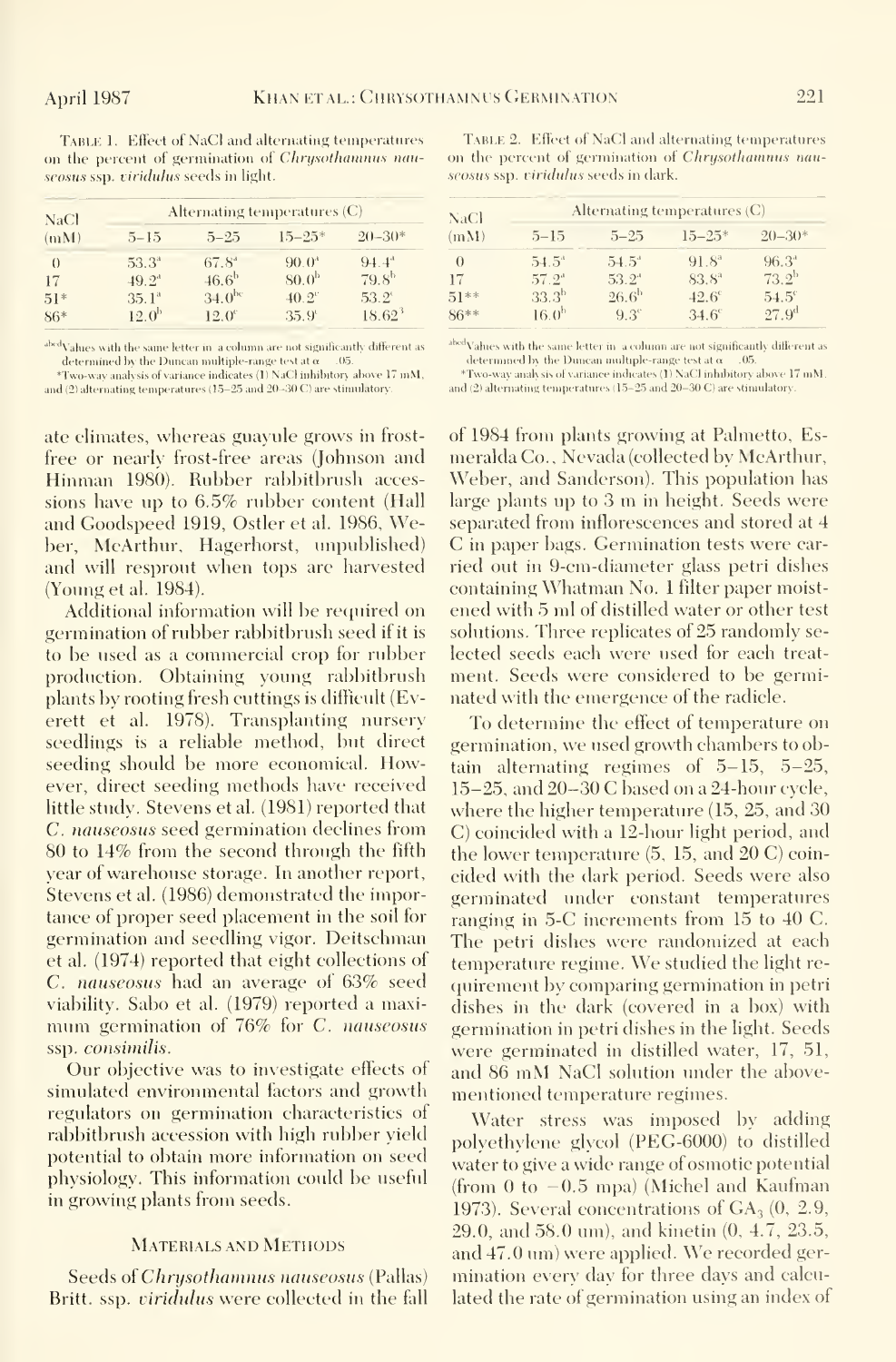

Fig. 1. Rate of germination (velocity of germination) of seeds of Chrysothamnus nauseosus ssp. viridulus at alternating temperatures and three concentrations of NaCl.



Fig. 2. Percent germination of seeds of Chrysothamnus nauseosus ssp. ciridulus at constant temperatures and three concentrations of NaCl.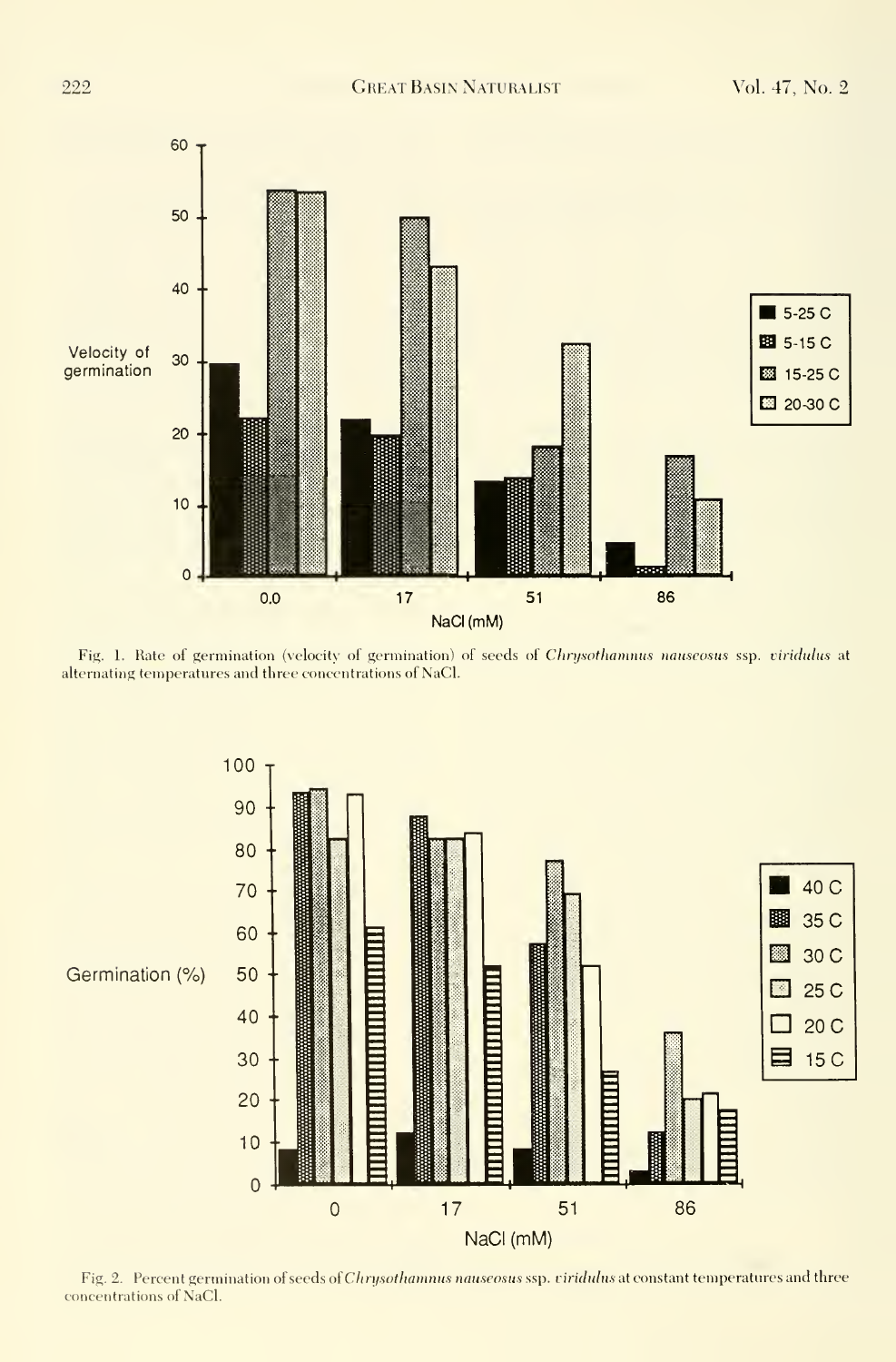

Fig. 3. Rate of germination (velocity of germination) of seeds of Chrysothamnus nauseosus ssp. viridulus at constant temperatures and three concentrations of NaCl.

germination velocity =  $G/t$ , where  $G =$  percentage of seed germinated at one-day intervals,  $t =$  total germination period (Khan and Ungar 1984).

Percentage germination data were transformed (Arcsin percent) before statistical analyses. The treatments were compared with Duncan's multiple range test.

#### **RESULTS AND DISCUSSION**

LIGHT AND TEMPERATURE EFFECTS.--- Rabbithrush seeds were germinated in light and dark conditions at constant and alternating temperatures. There were no differences in germination response between seeds germinated in light or in dark (Tables 1, 2), suggesting that the seeds were insensitive to light. Alternating temperature regimes of 20–30 and 15–25 C vielded maximum germination. Substantially less germination occurred in the 5-15 and 5-25 C temperature treatments (Tables 1, 2). Rate of germination estimated by using an index of germination velocity indicated that rates of germination at 15–25 and  $20-30$  C were twice as high as those of  $5-15$ and 5-25 C treatment (Fig. 1). These results indicate that low night temperatures inhibit both the rate and the final germination percentages. Sabo et al. (1979) reported that seeds of C. nauseosus ssp. consimilis germinated well with a peak percentage of 76% at alternating temperatures of 13-27.5 C. Alternating temperatures of  $13-27.5$  C  $(8 \text{ h})$  and  $23-27.5$  C (16 h) gave the best range responses, with germination times increasing slightly at the cooler temperature (Sabo et al. 1979).

Rabbitbrush seed germinated substantially at constant temperatures including 35 C ( $\alpha$  =  $(0.05)$  (Fig. 2). Sabo et al. (1979) reported that germination of C. nauseosus ssp. consimilis was inhibited at a temperature above 27.5 C. The rate of germination of  $C$ . *nauseosus* ssp. viridulus was maximum at 30 C and decreased with either an increase or decrease in temperature (Fig. 3). At 40 and 15 C, the velocity of germination was significantly reduced.

SALINITY EFFECT.-NaCl salinity significantly inhibited ( $\alpha$  = .05) the rabbitbrush seed germination at a concentration of 86 mM (Tables 1, 2). Rates of germination were significantly reduced ( $\alpha = .05$ ) at higher salinity (51) and 86 mM NaCl) (Table 1, Fig. 3). No interaction of light, temperature, and salinity was observed to affect seed germination. This spe-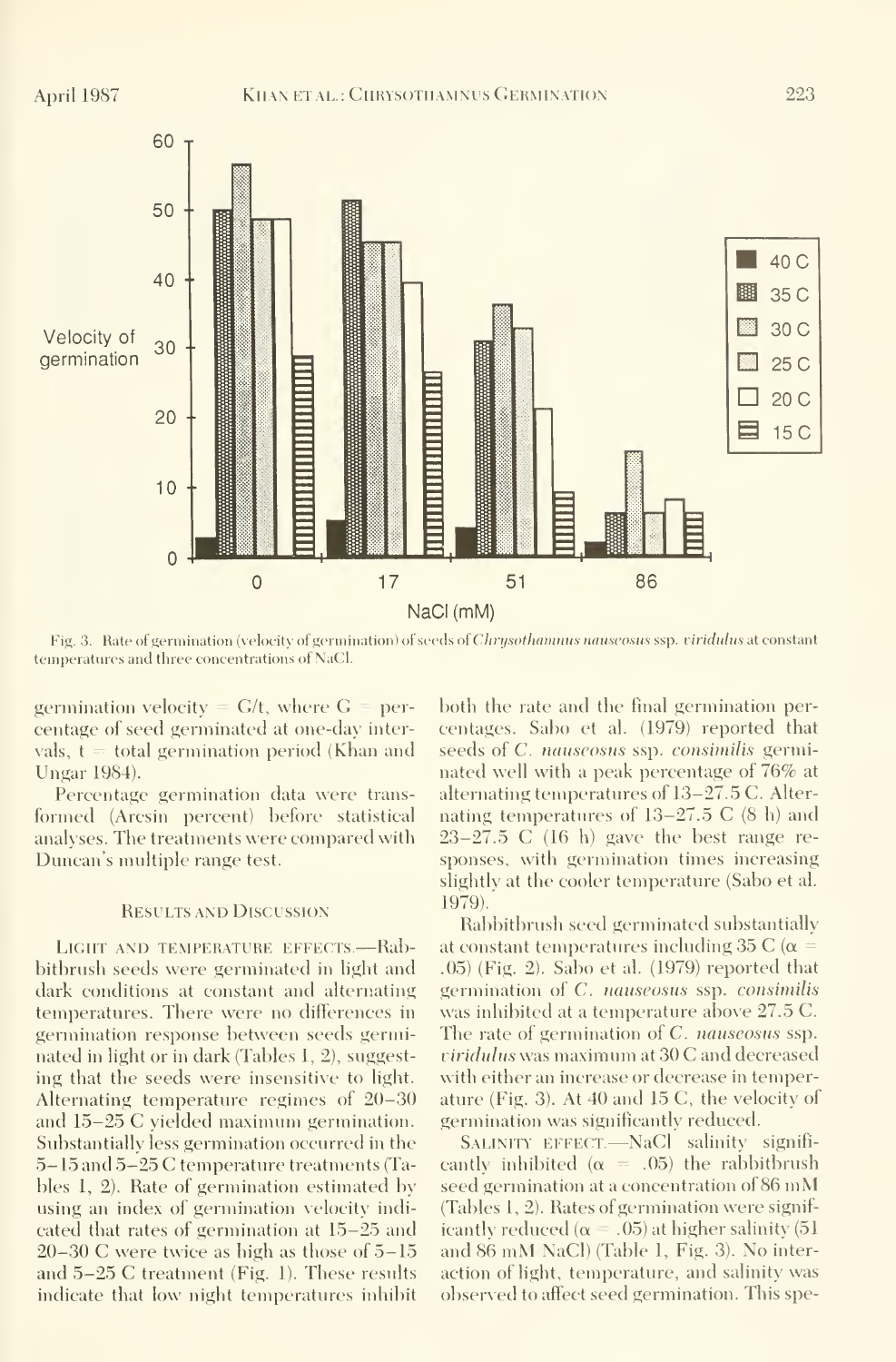100



Fig. 4. Percent germination of seeds of Chrysothamnus nauseosus ssp. viridulus at different levels of moisture tension.

cies has been reported to be highly salt toler ant (Sabo et al. 1979, Roundy et al. 1981), but our study indicated that it behaved like typical glycophytes at the germination stage. In natural field situations, seed germinates and seedlings could become established when precipitation dilutes natural high-salt concentrations. Once established, plants can tolerate relatively harsh conditions. In natural stands, C. nauseosus ssp. viridulus grows in alkaline valleys (Hall and Clements 1923).

#### Moisture Stress

Rabbitbrush seed germination was progressively reduced as the moisture tension in creased to  $-5$  bar (Fig. 4). At  $-5$  bar treatment, less than 10% of seeds germinated compared to 85% in control. Seeds of C. nauseosus ssp. consimilis showed 34% germina- $\frac{1}{2}$ tion at  $-7$  bar treatment (Sabo et al. 1979).

#### Plant Growth Substances

Various concentrations of kinetin and  $GA_3$ promoted germination of C. nauseosus ssp. viridulus as compared to nontreated control. NaCl ( $>51$  mM) significantly ( $\alpha = .05$ ) inhibited germination. This salt-induced inhibition was reduced by the inclusion of various concentrations of kinetin and  $GA<sub>3</sub>$  in the medium (Fig. 5).

Inhibition of seed germination induced by high salt concentration could be alleviated by application of  $GA_3$  (Ungar and Binet 1975, Boucaud and Ungar 1976, Ungar 1977, Ungar 1984, Khan and Ungar 1985) and cytokinins (Boothby and Wright 1962, Odegbaro and Smith 1969, Kaufmann and Ross 1970, Ross



Fig. 5. Effect of kinetin and gibberellic acid on the germination of seeds of Chrysothamnus nauseosus ssp. viridulus in relation to three concentrations of NaCl.

and Hegartv 1980, Bozcuk 1981, Khan and Ungar 1985).

High salt concentrations induce dormancy in seeds of many plant species (Hydecker 1977). Boucaud and Ungar (1976) found that salinity depresses seed cytokinin levels but not the concentration of  $GA<sub>3</sub>$ . However, dormancy induced by salinity, which may be similar to that caused by emergence-restricting seed coats, was broken by an application of  $GA<sub>3</sub>$  but not by kinetin (Ungar 1977). Khan and Ungar  $(1985)$  reported that  $GA<sub>3</sub>$  and kinetin can break salt-induced dormancy in Atriplex triangularis, suggesting that when exposed to salt stress, seeds of various species behave differently in response to exogenous application of growth substances.

Inhibition of germination caused by high temperature (40 C) can also be partially allevi ated by addition of  $GA_3$  and kinetin in the medium (Table 3). In addition,  $GA_3$  and kinetin also partially alleviated the inhibitory effects of salt and higher temperature on ger mination.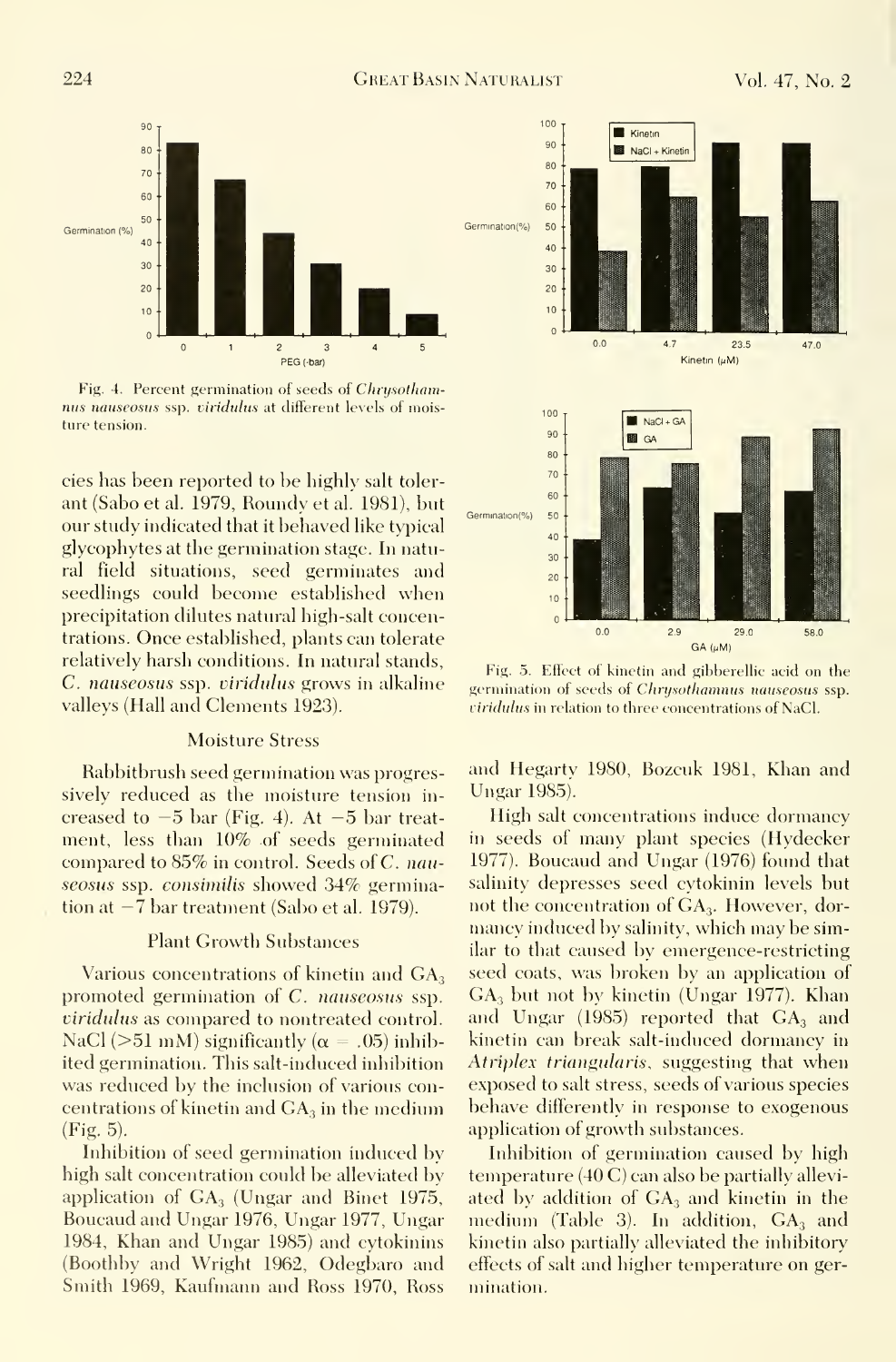TABLE 3. Velocity of germination and germination percentage at 40 C with NaCl, Ga<sub>3</sub>, and kinetin.

| Treatment                   | Velocity of<br>germination | $\%$ germination |
|-----------------------------|----------------------------|------------------|
| Control                     | 15.0                       | 27.9             |
| NaCl(51 <sub>m</sub> M)     | 10.0                       | 16.0             |
| $GA_3(20 ppm)$              | 21.7                       | 43.9             |
| Kinetins $(10 \text{ ppm})$ | 24.3                       | 47.9             |
| $Salt + GA3$                | 19.0                       | 36.0             |
| $Salt + kinetins$           | 27.3                       | 47.9             |

#### **ACKNOWLEDGEMENTS**

This study was facilitated by funds from the National Science Foundation Grant PCM-8320462 (to Weber and McArthur); Grant INT-8403768 (to Khan and Weber); and by Pittman Robertson Wildlife Habitat Restoration Project W-82R (cooperators, Utah Division of Wildlife Resources and USDA Forest Service, Intermountain Research Station). The use of trade, firm, or corporation names in this paper is for the information and convenience of the reader. Such use does not constitute an official endorsement or approval by the U.S. Department of Agriculture of any product or service to the exclusion of others that may be suitable.

#### **LITERATURE CITED**

- ANDERSON, L. C. 1966. Cvtotaxonomic studies in Chrysothamnus (Astereae, Compositae). Amer. J. Bot. 53: 204-212.
- ... 1986a. Key and atlas for the genus Chrysothamnus. In: E. D. MeArthur and B. L. Welch, comps., Proceedings-symposium on the biology of Artemisia and Chrysothamnus. USDA Forest Service, Gen. Tech. Rep. 1NT-, Ogden, Utah.
- . 1986b. Sympatric subspecies of Chrysothamnus nauseosus. In: E. D. MeArthur and B. L. Welch, comps., Proceedings-symposium on the biology of Artemisia and Chrysothamnus. USDA Forest Service, Gen. Teeh. Rep. INT-, Ogden, Utah.
- BOOTHBY, D., AND S. T. C. WRIGHT. 1962. Effect of kinetin and other growth regulators on starch degradation. Nature 196: 389-390.
- BOUCAUD, J., AND I. A. UNGAR. 1976. Hormonal eontrol of germination under saline conditions of three halophytic taxa in the genus Suaeda. Physiol. Plant.  $37:143 - 148.$
- BOZCUK, S. 1981. Effects of kinetin and salinity on germination of tomato, barley and cotton seeds. Ann. Bot. 48: S1-84.
- DEITSCHMAN, G. H., K. R. JORGENSEN, AND A. P. PLUMMER. 1974. Chrysothamnus Nutt.-rabbitbrush. Pages 326-328 in C. S. Schopmever, tech. coord., Seeds. of woody plants in the United States. USDA Forest Service, Agric. Handbook 450.
- EVERETT, R. L., AND F. E. CLEMENTS 1919. A rubber plant survey of western North America. Univ. Calif. Publ. Bot. 7: 1-278.
- EVERETT, R. L., R. D. MEEUWIG, AND J. II. ROBERTSON. 1978. Propagation of Nevada shrubs by stem cuttings. J. Range Manage. 31: 426-429.
- HALL, H M. AND F. E. CLEMENTS. 1923. The phylogenetic method in taxonomy. The North American species of Artemisia, Chrysothamnus, and Atriplex. Carnegie Inst. of Washington, Publ. 326
- HANKS, D. L., E. D. MCARTHUR, A. P. PLUMMER, B. C. GIUNTA. AND A. C. BLAUER. 1975. Chromatographic recognition of some palatable and unpalatable subspecies of rubber rabbitbrush in Utah. I. Range Manage. 28: 148-149.
- HYDECKER, W. 1977. Stress and seed germination: an agronomic view. Pages 237-282 in A. A. Khan, ed., Physiology and biochemistry of seed dormaney and germination. North-Holland, Amsterdam.
- JOHNSON, J. D., AND C. W. HINMAN 1980. Oils and rubber from arid land plants. Science 208: 460-464.
- KAUFMANN, M. R., AND K. J. ROSS, 1970. Water potential, temperature, and kinetin effects on seed germination in soil and solute systems. Amer. J. Bot. 57:  $-413 - 419$ .
- KHAN, M A. AND L A UNGAR 1984. The effect of salinity and temperature on the germination of polymorphie seeds and growth of Atriplex triangularis Willd. Amer. J. Bot. 71: 481-489.
- ... 1985. The role of hormones in regulating the germination of polymorphic seeds and early seedling growth of *Atriplex triangularis* under saline eonditions. Physiol. Plant. 63: 109-113.
- MCARTHUR, E. D. 1986. Specificity of galls on Chrysothamnus nauseosus subspecies. In: E. D. McArthur and B. L. Welch, comps., Proceedings-symposium on the biology of Artemisia and Chrysothamnus. USDA Forest Service, Gen. Tech. Report INT-, Ogden, Utah.
- MCARTHUR, E. D., A. C. BLAUER, A. P. PLUMMER, AND R. STEVENS 1979a. Characteristics and hybridization of important intermountain shrubs. III. Sunflower family. USDA Forest Service Research Paper **INT-220.**
- MCARTHUR, E. D., C. F. TIERNAN, AND B. L. WELCH, 1979b. Subspecies specificity of gall forms on Chrysothamnus nauseosus. Great Basin Nat. 39.  $81 - 87$
- MCGINNES, W. G. 1979. Guayule (Parthenium argentatum) a potential source of natural rubber for Egypt. Pages 411-424 in A. Bishay and W. G. MeGinnes, eds., Advances in desert and arid land technology and development. Harwood Acad. Publishers, New York.
- MCMINN, J. E. 1980. California shrubs. University of California Press, Berkeley.
- MICHAEL, B. E., AND M. R. KAUFMANN, 1973. The osmotic potential of polyethylene glycol 6,000. Plant Physiol. 51: 914-916.
- ODEGBARO, O. A., AND O. E. SMITH 1969. Effects of kinetin, salt concentration and temperature on germination and early seedling growth of *Lactuca* sativa L. J. Amer. Soc. Hort. Sci. 94: 167-170.